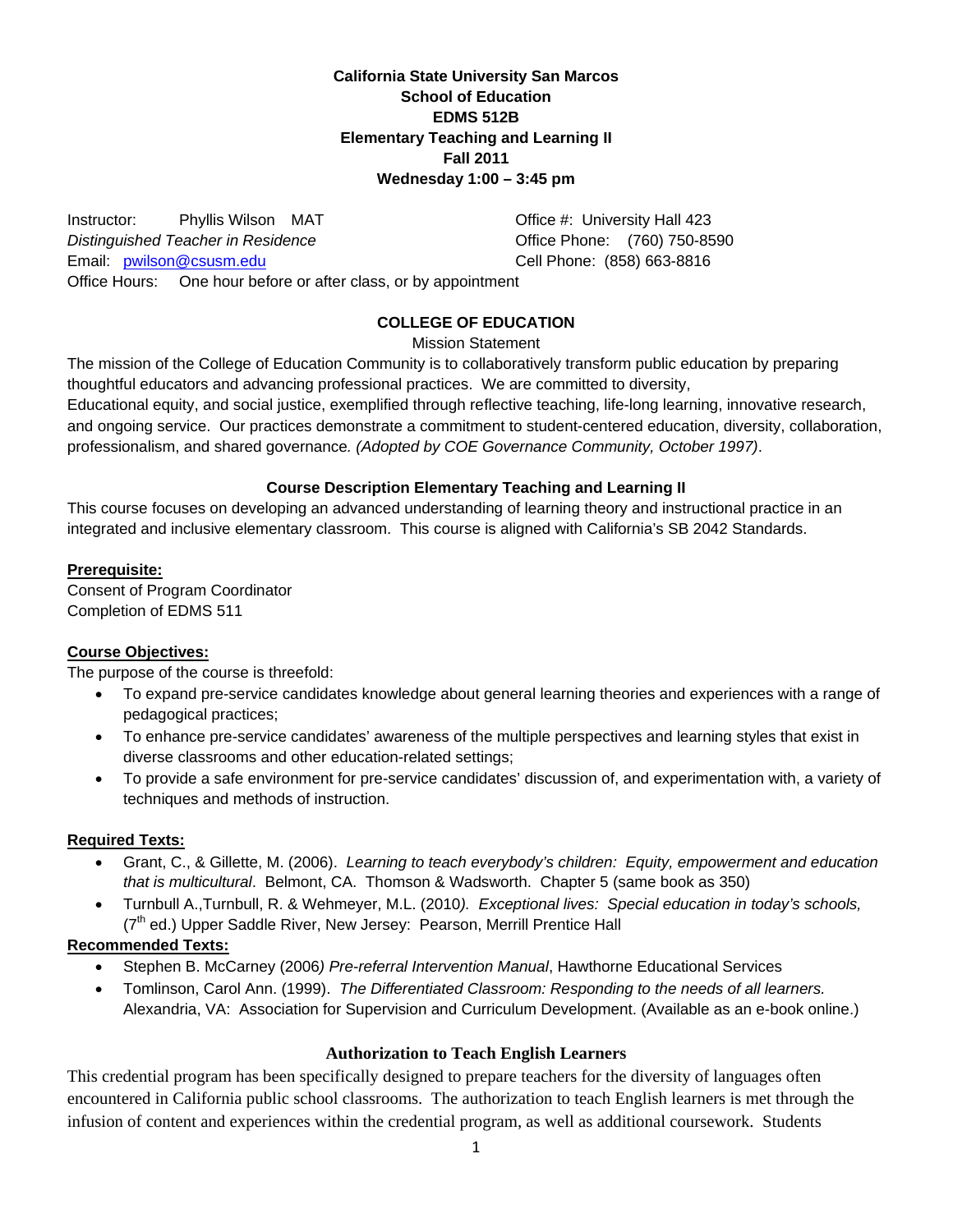successfully completing this program receive a credential with authorization to teach English learners. *(Approved by CCTC in SB 2042 program Standards, August 02)* 

# **Student Learning Outcomes**

Students will

- Develop a unit Plan which will include content standards, student activities and instructional strategies with emphasis on accessing prior knowledge, and formative and summative assessments.
- Become familiar with the IEP process and the role of the classroom teacher.
- Understand special education handicapping conditions
- Complete a Disability Matrix
- Increase their observation skills by completing a focused observation of a student with specific diverse needs
- Prepare a resume, letter of introduction and a current philosophy of education

# **Teacher Performance Expectations (TPE) Competencies**

The course objectives, assignments and assessments have been aligned with CTC standards for the Multiple Subject Credential. This course is designed to help teachers seeking a California teaching credential to develop the skills, knowledge, and attitudes necessary to assist schools and districts in implementing effective programs for all students. The successful candidate will be able to merge theory and practice in order to realize a comprehensive and extensive educational program for all students.

# **California Teacher Performance Assessment (CalTPA)**

on the SoE website: http://www.csusm.edu/education/CalTPA/ProgramMaterialsTPA.html Beginning July 1, 2008 all California credential candidates must successfully complete a state-approved system of teacher performance assessment (TPA), embedded in the credential program of preparation. At CSUSM this assessment system is called the CalTAP or TPA for short. To assist your successful completion of the TPA a series of informational seminars are offered over the course of program. TPA related questions and logistical concerns are to be addressed during the seminars. Your attendance to TPA seminars will greatly contribute to your success on the assessment. Additionally, SoE classes use common pedagogical language, lesson plans (lesson designs), and unit plans (unit designs) in order to support and ensure your success on the TPA and more importantly in you credential program. The CalTPA Candidate Handbook, TPA seminar schedule, and other TPA support materials can be found

## **School of Education Attendance Policy**

Due to the dynamic and interactive nature of courses in the School of Education, all students are expected to attend all classes and actively participate. **For this class,** students missing more than one class session cannot earn an A or A -. Students missing more than two class sessions cannot earn a B or B+. Students missing more than three classes cannot earn a C+. Arriving late or leaving early by more than 20 minutes counts as an absence. Notifying the instructor does not constitute an excuse. **All assignments must be turned in on due date even in case of an absence.** 

## **Students with Disabilities Requiring Reasonable Accommodations**

Students with disabilities who require reasonable accommodations must be approved for services by providing appropriate and recent documentation to the Office of Disable Student Services (DSS). This office is located in Craven Hall 4300, and can be contacted by phone at (760) 750-4905, or TTY (760) 750-4909. Students authorized by DSS to receive reasonable accommodations should meet with their instructor during office hours, or in a more private setting, in order to ensure confidentiality.

## **Grading Standards**

- All students will come prepared to class; readings and homework assignments are due on listed dates.
- All required work is expected to be on time. One grade level will be deducted for each class session for which it is late (e.g., an "A" assignment submitted one class session late will be marked down to a "B". Each week after that it will continue to drop one grade level. Unless prior instructor approval is secured, assignments will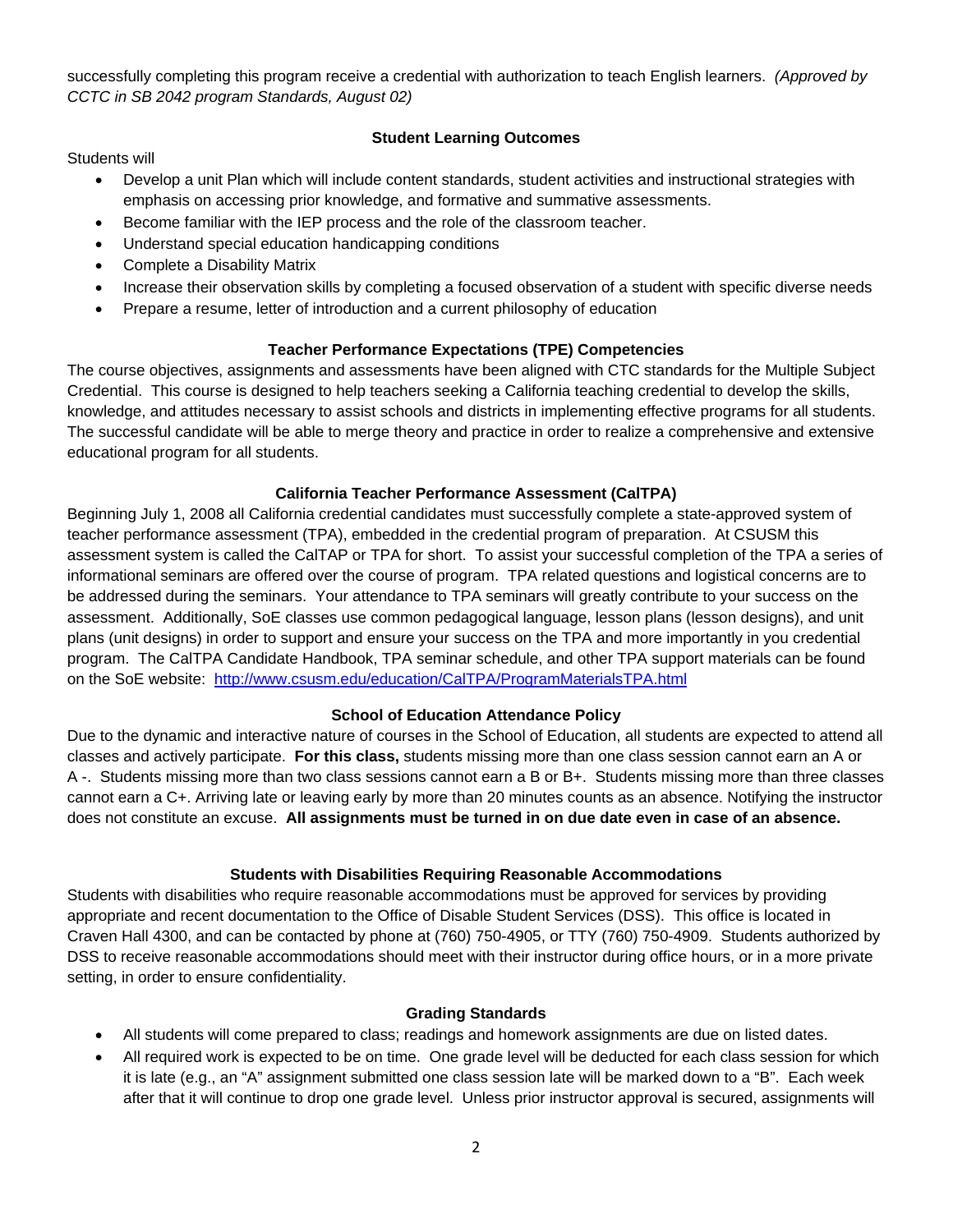not be accepted three class sessions after which they are due. Exceptions will be handled on a case-by-case basis, as determined by the instructor.

- 20 point paper: 20-18 = A;  $17-14 = B$ ;  $13-10 = C$ ;  $9-6 = D$ :  $5-4 = F$
- 10 point paper:  $10-9 = A$ ;  $8-7 = B$ ;  $6-5 = C$ ;  $4-3 = D$ ;  $2-1 = F$
- All work can be re-submitted for a higher grade with 5 points deducted; 20 point paper deducted to 15, 10 point paper deducted to 5
- All students will use times Roman 12 point font and double space on all written work. It is expected that students will proofread and edit their assignments prior to submission. Students will ensure that the text is error-free (grammar and spelling), and ideas are logically and concisely presented. The assignment's grade will be negatively affected as a result of this oversight. Each written assignment will be graded approximately 80% on content and context (detail, logic, synthesis of information, depth of analysis, etc.), and 20% on mechanics (grammar, syntax, spelling, format, uniformity of citation, etc.). All citations, where appropriate will use American Psychological Association (APA) format. Consult American Psychological Association Manual, 5<sup>th</sup> edition for citation guidance.
- Grading will also include a component of "professional demeanor". Students will conduct themselves in ways that are generally expected of those who are entering the education profession. This includes but is not limited to:
	- o On-time arrival to all class sessions
	- o Advance preparation of readings and timely submission of assignments
	- $\circ$  Respectful participation in all settings (e.g., whole group, small group, in/outside of class)
	- $\circ$  Carefully considered, culturally aware approaches to discussions and solution-findin

# **Course Assignments:**

| Total                                  | 100 points |
|----------------------------------------|------------|
| Discussion on Chapter Presentation     | 22 points  |
| <b>Chapter Summary of Presentation</b> | 8 points   |
| <b>Chapter Presentation</b>            | 15 points  |
| <b>Exceptionality Matrix</b>           | 10 points  |
| <b>IEP Paper</b>                       | 15 points  |
| Letter & Resume                        | 10 points  |
| Unit Plan                              | 20 points  |
|                                        |            |

## **NOTE: Assignments are due whether or not you are present in class that day**

## **Grading Scale:**

| $A = 93-100$ | $B + = 87 - 89$           | $C_{+}$ = 77-79 | $D = 60 - 69$ | $F = 59$ or lower |
|--------------|---------------------------|-----------------|---------------|-------------------|
| $A - 90-92$  | $= 83 - 86$<br>В          | $C = 73-76$     |               |                   |
|              | <b>B</b> -<br>$= 80 - 82$ | $C - 70-72$     |               |                   |

**If you do not earn a C + or higher in this course you must repeat it to earn your credential.** 

## **All University Writing Requirement**

In keeping with the All University Writing Requirement all 3 unit courses must have a writing component of at least 2,500 words. Writing requirements will for this class will be met as described in the assignments and written reflections.

# **CSUSM Academic Honesty Policy**

"Students will be expected to adhere to standards of academic honesty and integrity, as outlined in the Student Academic Honesty Policy. All written work and oral presentation assignments must be original work. All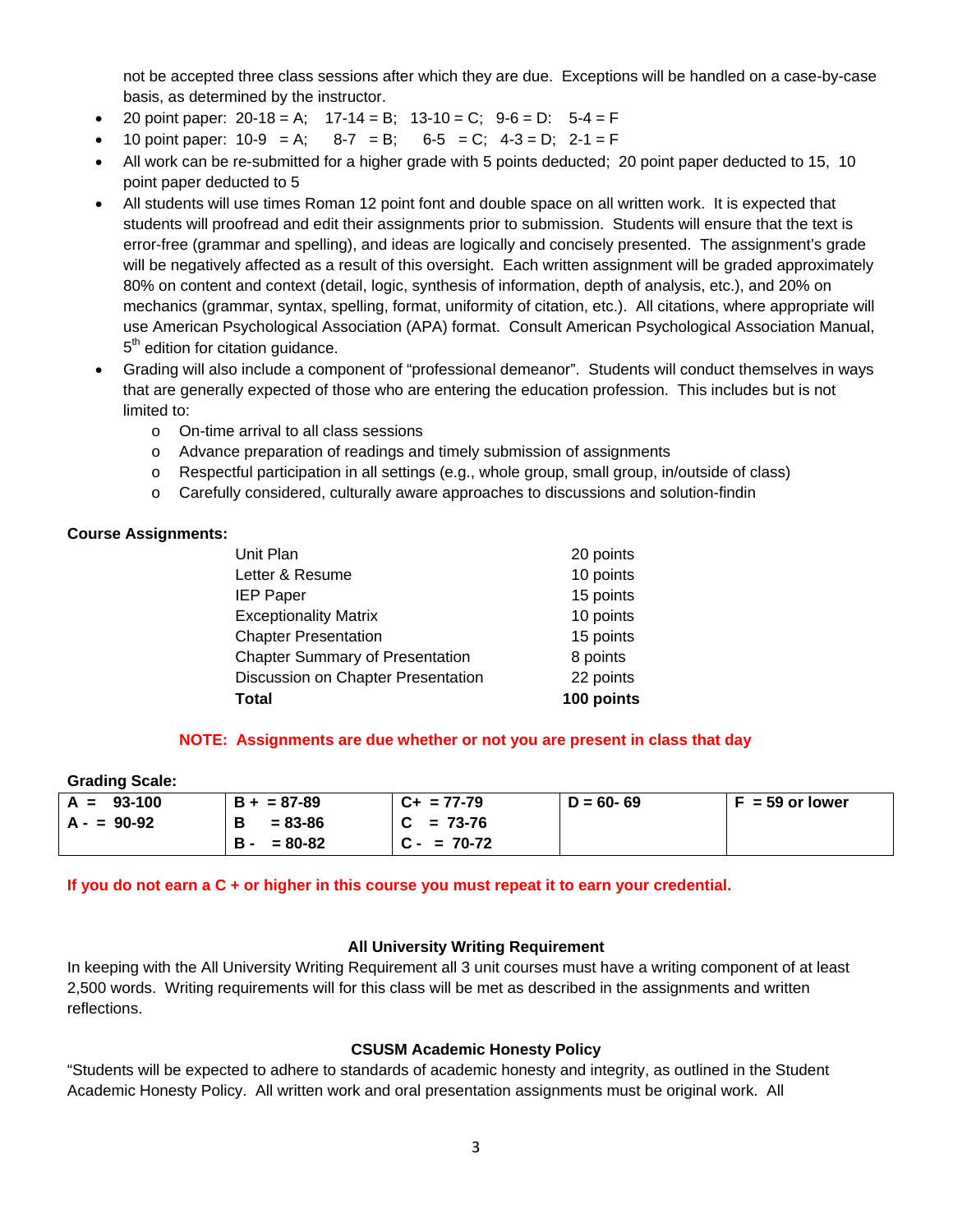ideas/materials that are borrowed from other sources must have appropriate references to the original sources. Any quoted material should give credit to the source and be punctuated with quotation marks.

Students are responsible for honest completion of their work including examinations. There will be no tolerance for infractions. If you believe there has been an infraction by someone in the class, please bring it to the instructor's attention. The instructor reserves the right to discipline any student for academic dishonesty in accordance with the general rules and regulations of the university. Disciplinary action may include the lowering of grades and/or the assignment of a failing grade for an exam, assignment, or the class as a whole."

Incidents of Academic Dishonesty will be reported to the Dean of Students. Sanctions at the University level may include suspension or expulsion from the University.

# **Plagiarism**

As an educator, it is expected that each student will do his/her own work, and contribute equally to group projects and processes. Plagiarism or cheating is unacceptable under any circumstances. If you are in doubt about whether your work is paraphrased or plagiarized see the Plagiarism Prevention for Students website http://library.csusm.edu/plagiarism/index.html. If there are questions about academic honesty, please consult the University catalog

# **Use of Technology:**

use in your teaching portfolio. All assignments will be submitted online, and some will be submitted in hard copy as well.<br>Details will be given in class. Students are expected to demonstrate competency in the use of various forms of technology (i.e. word processing, electronic mail, Moodle, use of the Internet, and/or multimedia presentations). Specific requirements for course assignments with regard to technology are at the discretion of the instructor. Keep a digital copy of all assignments for

# **Electronic Communication Protocol:**

Electronic correspondence is a part of your professional interactions. If you need to contact the instructor, e-mail is often the easiest way to do so. It is my intention to respond to all received e-mails in a timely manner. Please be reminded that e-mail and on-line discussions are a very specific form of communication, with their own nuances and etiquette. For instance, electronic messages sent in all upper case (or lower case) letters, major typos, or slang, often communicate more than the sender originally intended. With that said, please be mindful of all e-mail and on-line discussion messages you send to your colleagues, to faculty members in the School of Education, or to persons within the greater educational community. All electronic messages should be crafted with professionalism and care.

# **Things to consider**:

- Would I say in person what this electronic message specifically says?
- How could this message be misconstrued?
- Does this message represent my highest self?
- Am I sending this electronic message to avoid a face-to-face conversation?

In addition, if there is ever a concern with an electronic message sent to you, please talk with the author in person in order to correct any confusion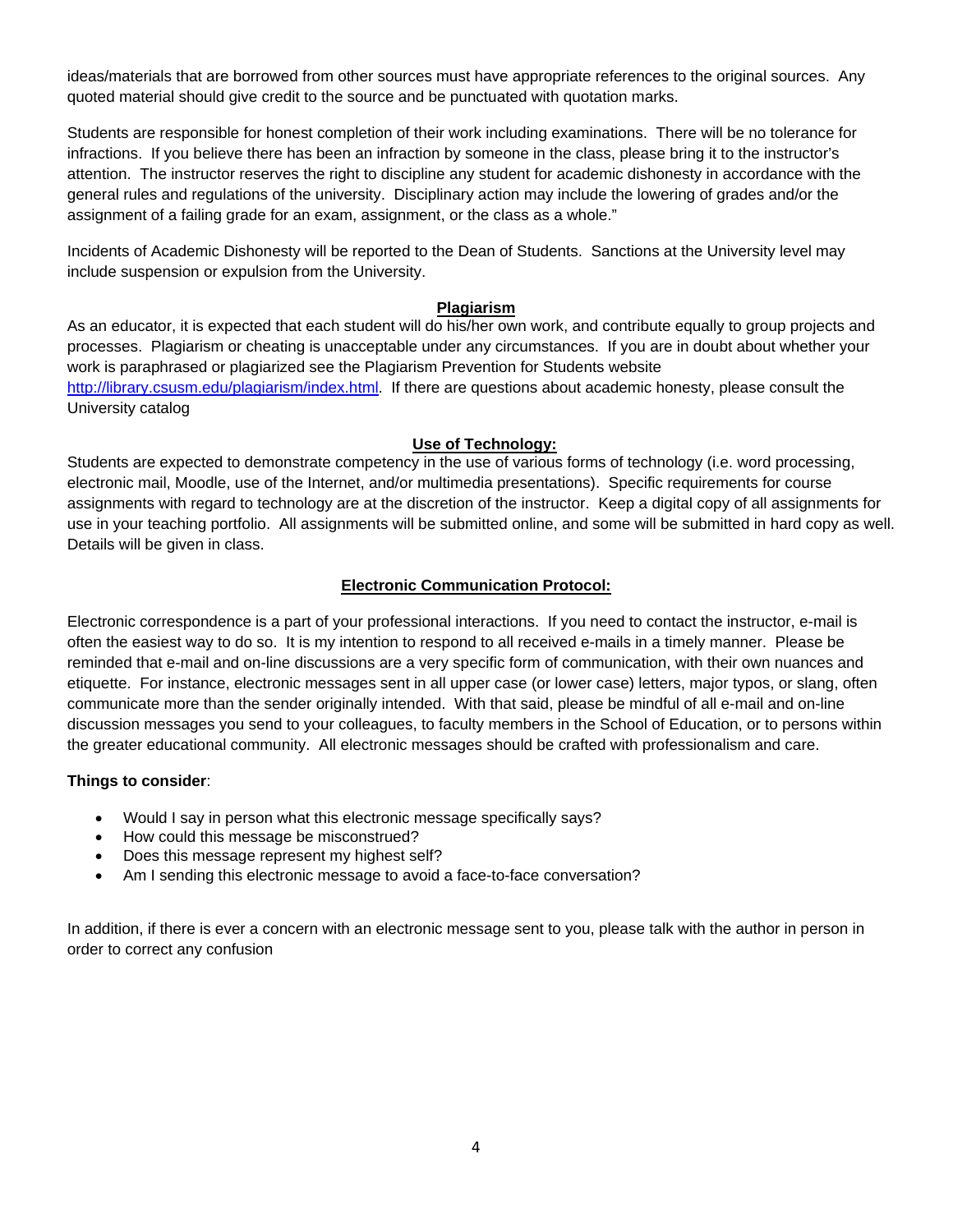## **UNIT PLAN: 20 points**

| <b>Learner Objectives:</b> | In groups of 4, students will plan a two week long calendar for an elementary<br>classroom.                                                                                                                                                                                                                                                                                          |
|----------------------------|--------------------------------------------------------------------------------------------------------------------------------------------------------------------------------------------------------------------------------------------------------------------------------------------------------------------------------------------------------------------------------------|
| <b>Assessment:</b>         | Students will write a two week unit plan for an elementary classroom that incorporates the<br>following elements:<br><b>Content Standards</b><br>$\bullet$<br>Instructional strategies and student activities<br>$\bullet$<br>Resources<br>$\bullet$<br>Assessments for the Unit/additional assessments<br>$\bullet$                                                                 |
| <b>Resources</b>           | <b>Title and Necessary Information</b>                                                                                                                                                                                                                                                                                                                                               |
| Textbook/chapters          | Grant, C., & Gillette, M. (2006). Learning to teach everybody's children: Equity,<br>empowerment and education that is multicultural. Belmont, CA.<br>Thomson & Wadsworth. Chapter 5<br>Turnbull A., Turnbull, R. & Wehmeyer, M.L. (9010). Exceptional lives: Special<br>Education in today's schools, $7th$ ed.) Upper Saddle River, New Jersey:<br>Pearson, Merrill Prentice Hall. |

## **Prerequisite Skills:**

- Ability to create appropriate units of study with proper sequencing
- Ability to develop a schedule and course activities (instructional strategies, and student activities)
- Ability to create curriculum and instruction based on content, process and product
- Ability to use information about students' readiness range (skills, reading, thinking), learning profiles, interests and culture to differentiate the curriculum and instruction
- Ability to identify strategies to meet the needs of:
	- o English Learners (including differentiation for Beginning, Intermediate and Advanced levels)
	- o Regular education students
	- o Special Education students
	- o Accelerated Learners (GATE students)

## **Task Guideline for Unit Plan**

- You will work with 4 people in your group.
- Emphasis will be on language arts and math
- Select a grade level
- Use teacher's manuals and pacing guides to assist you in developing a sequential unit plan.
- Select content standards and address them in the 2 week plan
- Write two weeks in depth to show your understanding of appropriate sequencing and planning.

# **Two Week Unit Plan**

## **Contextual Information**

## **Elements of the learning experience within a unit: (Example):**

Grade: Identify the grade level this plan will address Content Area: Ex. Language Arts Subject Matter: Review LA content standards and select an area Time Period: Ex. 2 weeks

## **Teacher's Dilemma:**

Based on the previous unit of study write a brief scenario of possible challenges the learners may have had when presented with this unit based formative and summative assessments.

**Assessment Plan:** Use the following table to explain your assessment plan. You will need to design a Day 1 assessment and a summative assessment for the end of the unit. Days for your other two assessments may be flexible due to where they are placed within the unit plan.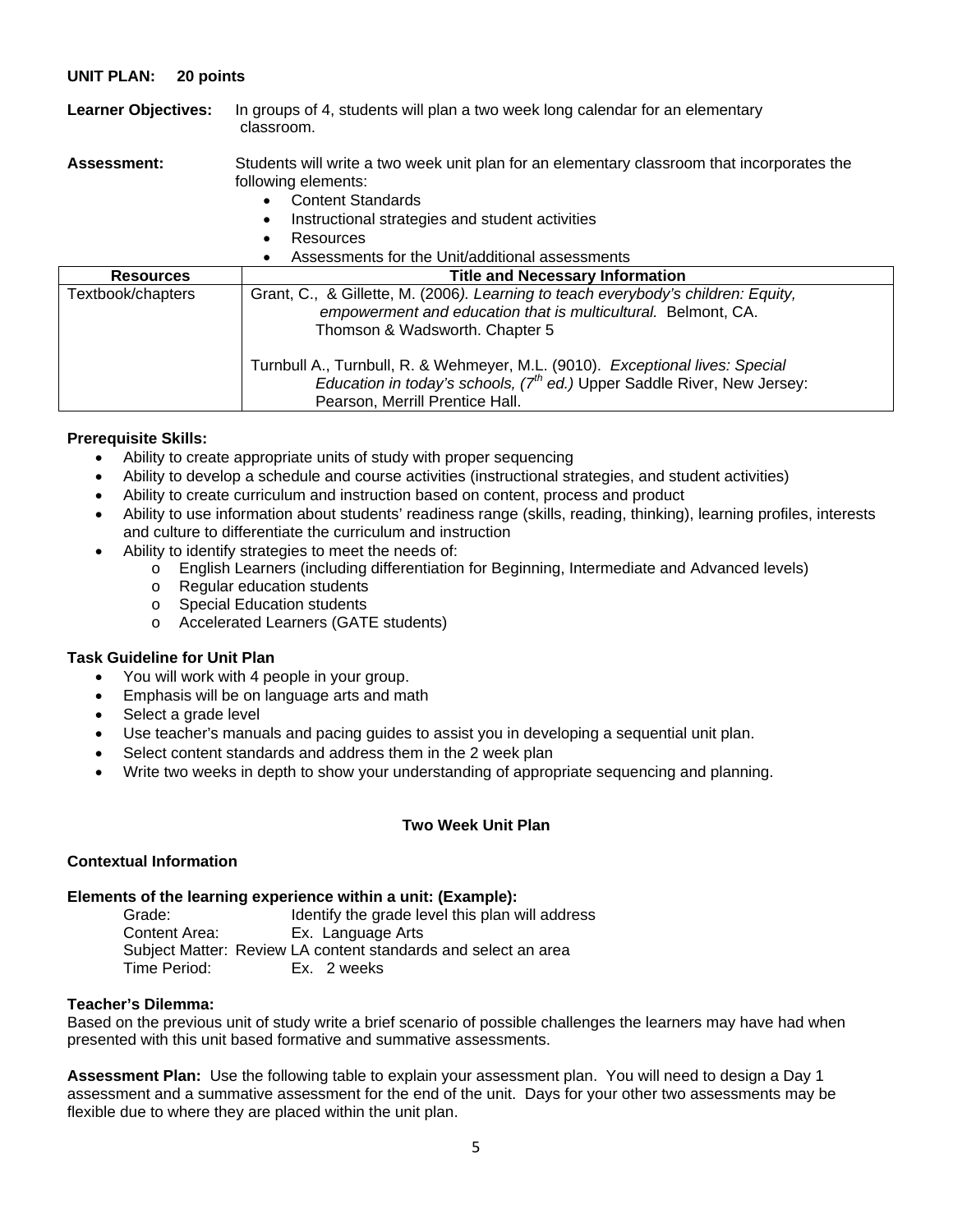|                                   | DAY <sub>1</sub> | <b>DAY</b> | <b>DAY</b> | <b>DAY 10</b> |
|-----------------------------------|------------------|------------|------------|---------------|
| <b>Goals Assessed:</b>            |                  |            |            |               |
| Ex: Based on the content          |                  |            |            |               |
| standards                         |                  |            |            |               |
| and learning goals                |                  |            |            |               |
| <b>Type</b>                       |                  |            |            |               |
| Ex: Describe why you are          |                  |            |            |               |
| using the following: Prior        |                  |            |            |               |
| knowledge (pre                    |                  |            |            |               |
| assessment), Formative            |                  |            |            |               |
| (progress monitoring),            |                  |            |            |               |
| <b>Summative</b> (final product). |                  |            |            |               |
| What type of assessment:          |                  |            |            |               |
| quiz, multiple choice, exam       |                  |            |            |               |
| from text, or other type of       |                  |            |            |               |
| assessment                        |                  |            |            |               |
| <b>Purpose</b>                    |                  |            |            |               |
| Ex.: Reason for the               |                  |            |            |               |
| assessment                        |                  |            |            |               |
| Implementation                    |                  |            |            |               |
| Ex. How the assessment            |                  |            |            |               |
| will be conducted &               |                  |            |            |               |
| corrected                         |                  |            |            |               |
| <b>Feedback Strategies</b>        |                  |            |            |               |
| Ex: How students will be          |                  |            |            |               |
| informed of successes &           |                  |            |            |               |
| challenges                        |                  |            |            |               |
| <b>Informing Instruction</b>      |                  |            |            |               |
| Ex: Determine what material       |                  |            |            |               |
| will need to be reviewed for      |                  |            |            |               |
| identified students, near         |                  |            |            |               |
| mastery students and              |                  |            |            |               |
| students who learned the          |                  |            |            |               |
| material and need extension.      |                  |            |            |               |

# **Reflection of Assessment Plan:**

| Identify one strength in the assessment<br>plan. Explain why it is a strength in<br>relation to the unit learning goals.                                                       |  |
|--------------------------------------------------------------------------------------------------------------------------------------------------------------------------------|--|
| Identify one weakness in the<br>assessment plan. Explain why it is a<br>weakness in relation to the learning<br>goals in this unit. How could you<br>strengthen that weakness? |  |

# **Additional Assessment:**

- Project what additional assessments might be needed to determine mastery of the content standards and learning goals.
- Write an additional assessment
	- o You might find this assessment in supplementary resources or it may be teacher made

# **Additional assessment you would use to check student understanding**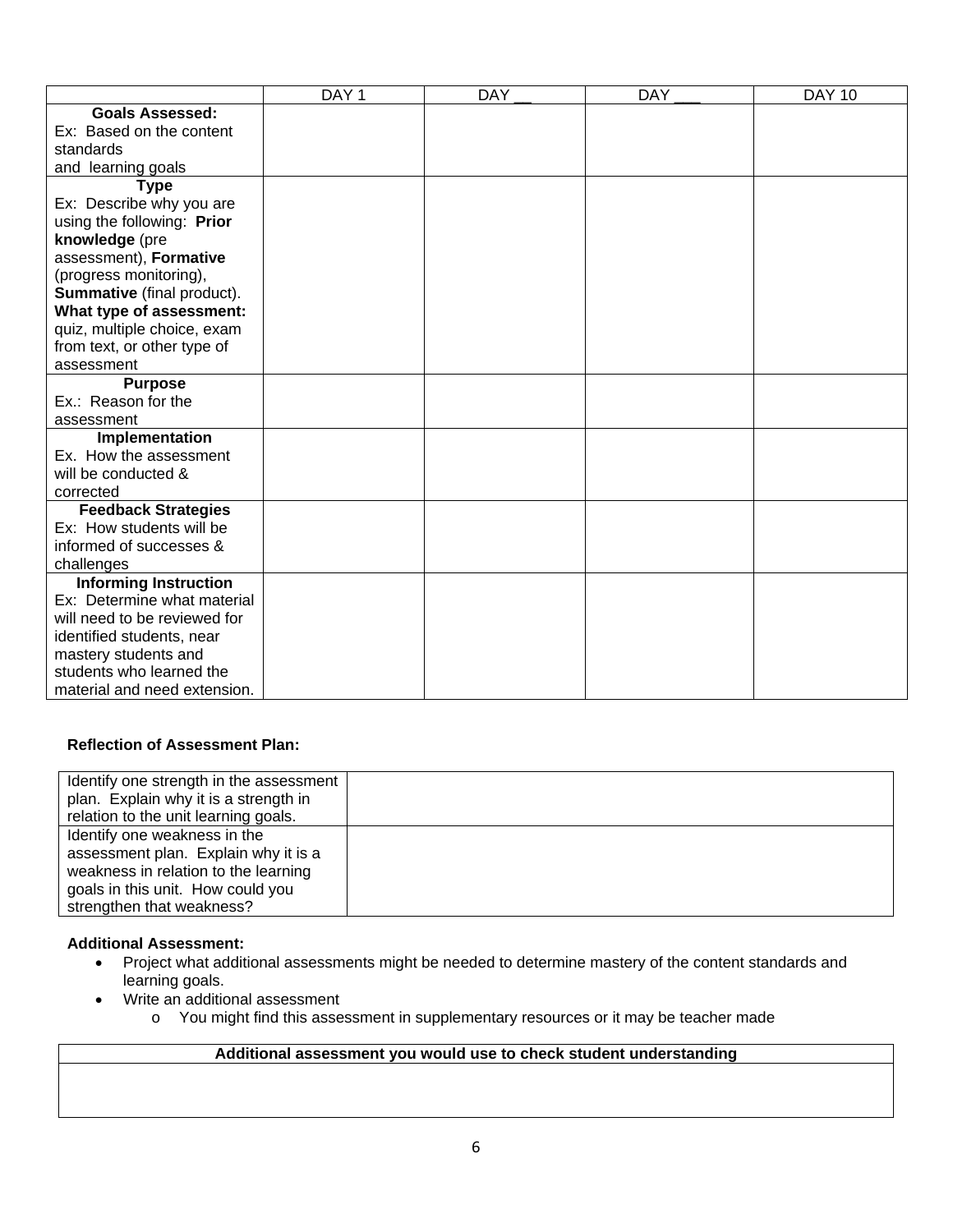Use the following reflective questions to write reasons you feel this supplemental assessment would benefit student learning and improve your overall assessment plan. Think about and respond based on how you, as the teacher, might use the additional assessment to improve your assessment plan.

| When in the plan would you use this assessment?          |  |
|----------------------------------------------------------|--|
| What days would you use this supplemental assessment     |  |
|                                                          |  |
| to give you further information on the progress of your  |  |
| students?                                                |  |
| What goals would be assessed by this assessment?         |  |
| What additional information would you look for to ensure |  |
| you have assessed the learning goals and content         |  |
| standards?                                               |  |
| What type of assessment would it be?                     |  |
| Formal or informal? Where did it come from?              |  |
| What would be the purpose of the assessment?             |  |
| Reason for the assessment and what knowledge and         |  |
| skills are acquired.                                     |  |
| How would implement the assessment?                      |  |
| How would it be conducted and corrected?                 |  |
| What feedback strategies would you use?                  |  |
| How would you inform students of their progress          |  |
| How would the results inform your instruction?           |  |
| Determine students in need of review, those with mastery |  |
| and those who need extension                             |  |

# **Explain how the additional assessment you described improves you overall assessment plan.**

| Example: Address the teacher's dilemma and the need<br>for more information about what the students really know<br>and understand. Determine what possible |  |
|------------------------------------------------------------------------------------------------------------------------------------------------------------|--|
| misconceptions there might be. Determine student<br>progress toward achieving the learning goals of this unit.                                             |  |

# **Complete the following table with your detailed unit plan**

## **Long Range Two Week Unit Plan Based on Math and Language Arts Content Standards**

| <b>Content Area</b> | <b>Content</b><br><b>Standards</b> | <b>Resources</b><br>(Textbook & Support<br>Materials) | <b>Instructional</b><br><b>Strategies</b> | <b>Student Activities</b> |
|---------------------|------------------------------------|-------------------------------------------------------|-------------------------------------------|---------------------------|
|                     |                                    |                                                       |                                           |                           |
|                     |                                    |                                                       |                                           |                           |
|                     |                                    |                                                       |                                           |                           |
|                     |                                    |                                                       |                                           |                           |
|                     |                                    |                                                       |                                           |                           |
|                     |                                    |                                                       |                                           |                           |
|                     |                                    |                                                       |                                           |                           |
|                     |                                    |                                                       |                                           |                           |
|                     |                                    |                                                       |                                           |                           |
|                     |                                    |                                                       |                                           |                           |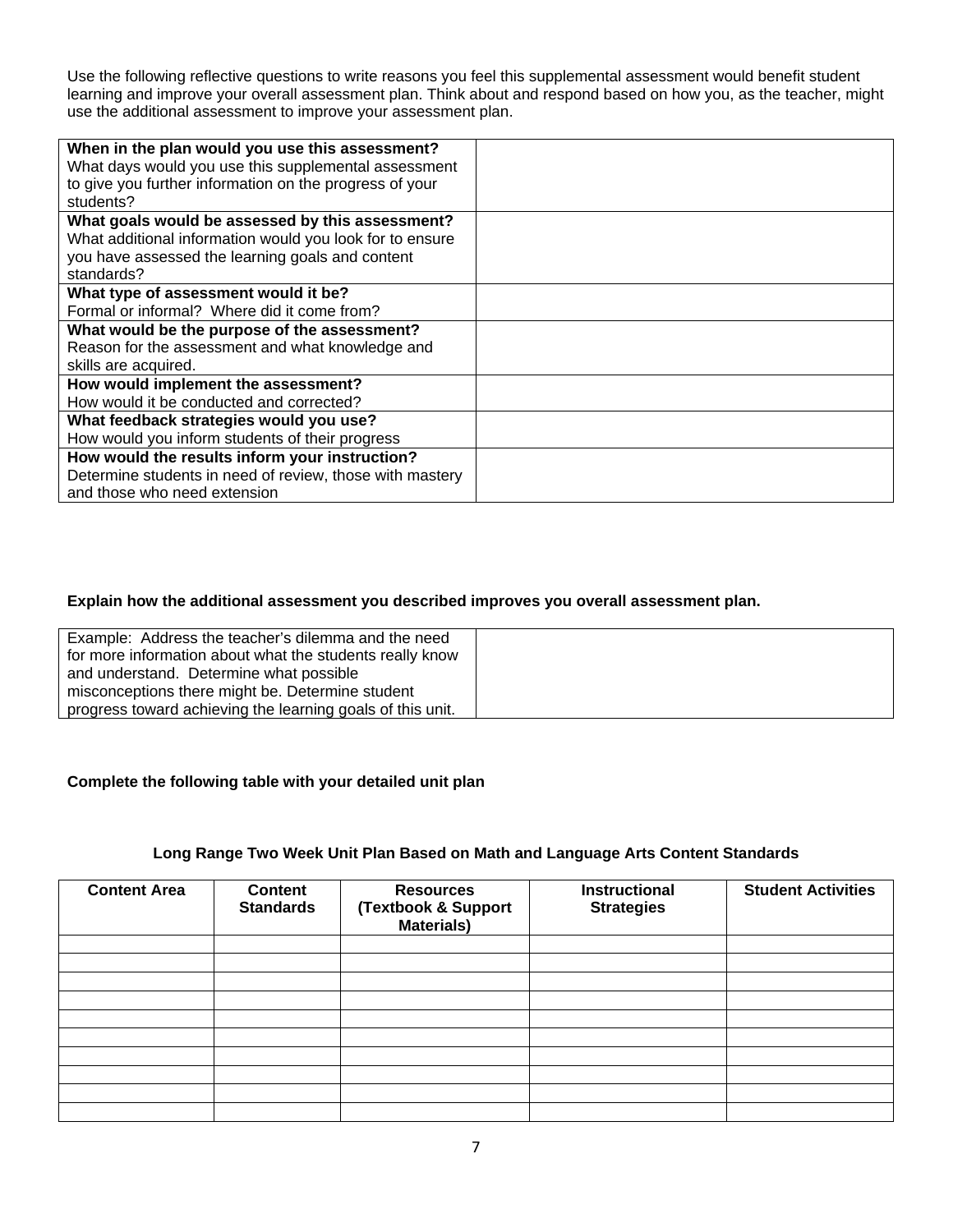#### **UNIT PLAN RUBRIC 20 POINTS**

| <b>Element</b>                                                                         | $1 = 0-1$ points                                                                                                                                                                                                                     | $2 = 2-3$ points                                                                                                                                                                                                           | $3 = 3-4$ points                                                                                                                                                                                                                                                          | $4 = 4-5$ points                                                                                                                                                                                                                                                                                                     | <b>Total</b> |
|----------------------------------------------------------------------------------------|--------------------------------------------------------------------------------------------------------------------------------------------------------------------------------------------------------------------------------------|----------------------------------------------------------------------------------------------------------------------------------------------------------------------------------------------------------------------------|---------------------------------------------------------------------------------------------------------------------------------------------------------------------------------------------------------------------------------------------------------------------------|----------------------------------------------------------------------------------------------------------------------------------------------------------------------------------------------------------------------------------------------------------------------------------------------------------------------|--------------|
|                                                                                        |                                                                                                                                                                                                                                      |                                                                                                                                                                                                                            |                                                                                                                                                                                                                                                                           |                                                                                                                                                                                                                                                                                                                      |              |
| <b>Content</b><br><b>Standards</b>                                                     | Appropriate<br>grade level                                                                                                                                                                                                           | Content standards<br>are inconsistent with                                                                                                                                                                                 | Content standards<br>are relevant to                                                                                                                                                                                                                                      | Content standards are<br>appropriate to grade level                                                                                                                                                                                                                                                                  |              |
|                                                                                        | content<br>standards are                                                                                                                                                                                                             | grade level. There is<br>minimal connection to                                                                                                                                                                             | grade level.<br>Partially connected                                                                                                                                                                                                                                       | and relevant to the<br>lessons being taught.                                                                                                                                                                                                                                                                         |              |
|                                                                                        | missing. There is<br>little to no                                                                                                                                                                                                    | the content<br>standards.                                                                                                                                                                                                  | to instructional<br>strategies and some                                                                                                                                                                                                                                   | They are clearly listed<br>and purposefully                                                                                                                                                                                                                                                                          |              |
|                                                                                        | connection to<br>instructional                                                                                                                                                                                                       | Instructional<br>strategies and                                                                                                                                                                                            | evidence of<br>reinforcement in                                                                                                                                                                                                                                           | connected to the<br>instructional strategies                                                                                                                                                                                                                                                                         |              |
|                                                                                        | strategies and<br>student activities.                                                                                                                                                                                                | student activities are<br>weakly enforced                                                                                                                                                                                  | student activities                                                                                                                                                                                                                                                        | and reinforced in the<br>student activities.                                                                                                                                                                                                                                                                         |              |
| <b>Assessment</b>                                                                      | The assessment<br>plan is<br>inappropriate,<br>irrelevant, and<br>has little or no<br>connection to the<br>content<br>standards. The<br>assessments are<br>inaccurate to<br>gauge student's<br>progress and to<br>guide instruction. | The assessment plan<br>provides minimal<br>connections to the<br>curriculum and<br>content standards.<br>The assessments<br>weakly identified<br>students' progress<br>and were minimally<br>used to guide<br>instruction. | The assessment<br>plan provides clear<br>and appropriate<br>connections to the<br>curriculum and<br>content standards.<br>There are only 2<br>identified<br>assessments and<br>they are only<br>partially used to<br>gauge students'<br>progress and guide<br>instruction | The assessment is clear,<br>consistent, and<br>appropriately addresses<br>the content standards.<br>Demonstrates an<br>accurate understanding<br>of assessing students'<br>needs. Pre, formative<br>and summative<br>assessments are<br>appropriately used to<br>gauge student progress<br>and to guide instruction. |              |
| <b>Instructional</b><br><b>Strategies &amp;</b><br><b>Student</b><br><b>Activities</b> | Instructional<br>strategies and<br>student activities<br>are inaccurate or<br>missing and<br>unconnected to<br>each other and<br>the relevant<br>content<br>standards.                                                               | Instructional<br>strategies and<br>student activities are<br>minimal and weakly<br>connected to each<br>other and relevant<br>content standards.                                                                           | Instructional<br>strategies and<br>student activities are<br>clear and<br>appropriately<br>connected to each<br>other and the<br>relevant content<br>standards                                                                                                            | Instructional strategies<br>and student activities are<br>clear, detailed, and<br>appropriately connected<br>to each other and<br>relevant to the content<br>standards.                                                                                                                                              |              |
| <b>Overall</b><br><b>Understanding</b><br>and Sequence                                 | The plan is<br>disorganized and<br>lacks sequential<br>order.<br>Appropriate, key<br>components of<br>the plan are<br>missing                                                                                                        | The plan has limited<br>organization and<br>sequencing. The key<br>components of the<br>plan are ambiguous<br>and weakly<br>connected for long-<br>range planning,<br>assessment,<br>reflection & teacher's<br>dilemma.    | The plan is clearly<br>organized and in<br>sequential order. All<br>components of the<br>unit plan are<br>appropriate for long-<br>range planning,<br>assessment,<br>reflection, and<br>teacher's dilemma.                                                                | The plan is clearly<br>organized and in detailed<br>and sequential order. All<br>components of the unit<br>plan include long-range<br>planning, assessment<br>plan, reflection and<br>teacher's dilemma                                                                                                              |              |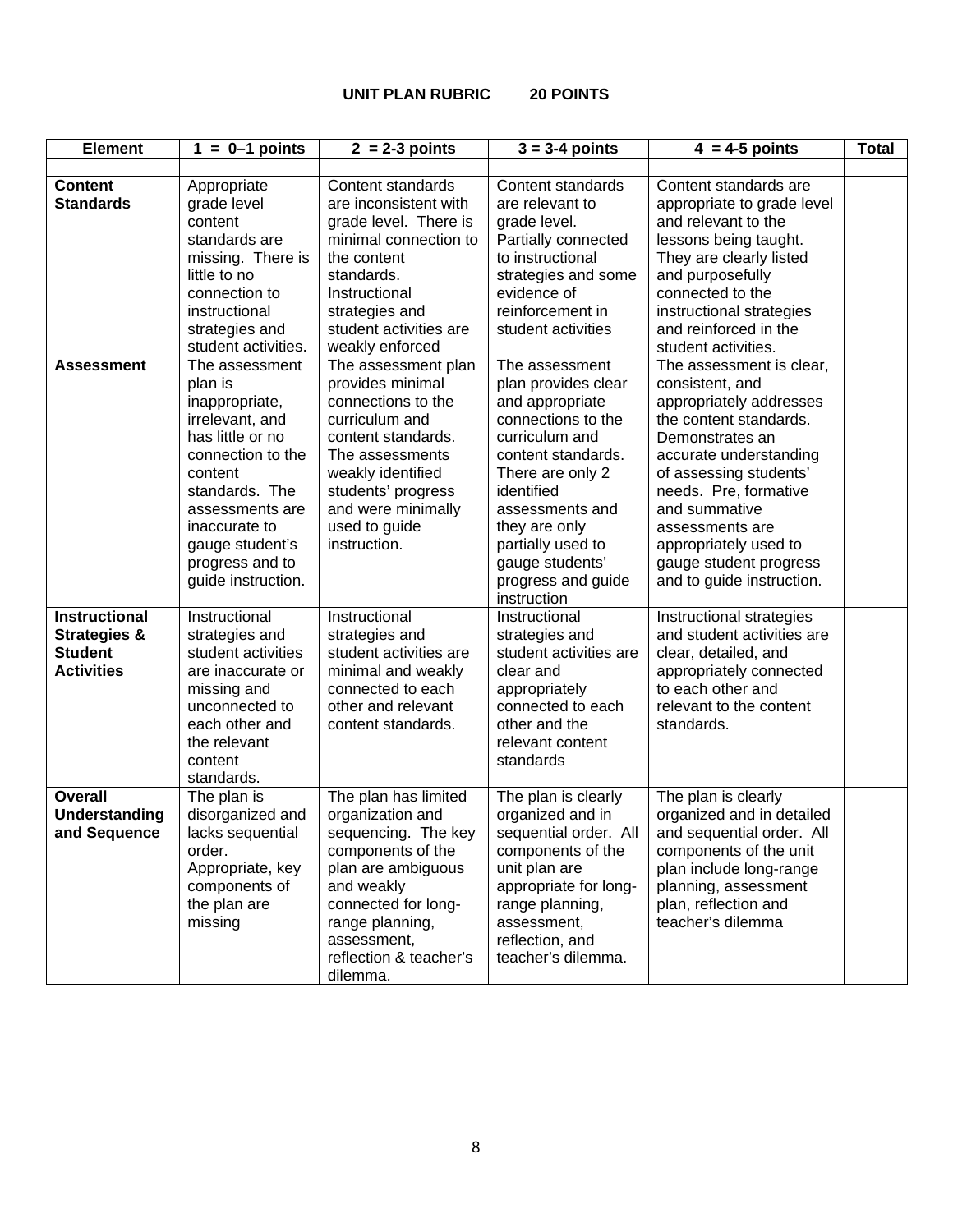## **LETTER APPLICATION/RESUME 10 Points**

**Learner Objectives:** Create a letter of introduction and a resume to be used when applying for a teaching position.

Assessment: Word processed philosophy of teaching, letter of introduction, and resume.

| <b>Resources</b>  | <b>Title and Necessary Information</b>                                            |
|-------------------|-----------------------------------------------------------------------------------|
| Textbook/chapters | Grant, C., & Gillette, M. (2006). Learning to teach everybody's children: Equity, |
|                   | empowerment and education that is multicultural. Belmont, CA.                     |
|                   | Thomson & Wadsworth, Chapter 5                                                    |

## **ONLINE Lecture**

Multimedia site on Cougar Courses will provide all the information from the Career Center regarding Letter of Introduction and resume.

## Letter of Introduction **5 points**

Tell the reader what you will be addressing in this letter. Make sure you identify what educational philosophy, management approach, and instructional strategies frame your teaching practice.

- Contextually describe the student populations you are prepared to teach (culture, language, gender, ability, and social economic status). You can refer to district, school and classroom experiences.
- How do your philosophy, management, and instructional approach create a democratic and socially just classroom?
- Why are you a strong candidate for this position?
- Why are you interested in this position?

## **Resume 5 points**

Include a professional resume addressing your education and teaching experiences.

# **LETTER OF INTRODUCTION AND RESUME RUBRIC 10 POINTS**

| Elements                  | Beginning to Meet                                                                                                                                                           | Approaching                                                                                                                 | Meets                                                                                                                                                                            | Points |
|---------------------------|-----------------------------------------------------------------------------------------------------------------------------------------------------------------------------|-----------------------------------------------------------------------------------------------------------------------------|----------------------------------------------------------------------------------------------------------------------------------------------------------------------------------|--------|
|                           | 2 points                                                                                                                                                                    | 3 points                                                                                                                    | 5 points                                                                                                                                                                         |        |
| Letter of<br>Introduction | Little information about<br>educational curriculum,<br>instruction, professional<br>beliefs are presented.<br>Little knowledge of the<br>district philosophy is<br>present. | Educational curriculum,<br>instruction, professional<br>beliefs are presented.<br>Some knowledge of district<br>philosophy. | Educational curriculum,<br>instruction, professional beliefs<br>are presented in a concise<br>manner with clear<br>understanding. Knowledge of<br>district philosophy is evident |        |
| Resume                    | Addresses experiences in<br>relationship to teaching                                                                                                                        | Addresses experiences in<br>relationship to teaching with<br>some explanations                                              | Addresses experiences in<br>relationship to teaching with<br>explanations that are concise<br>with clear understanding                                                           |        |
| <b>Total Points</b>       |                                                                                                                                                                             |                                                                                                                             |                                                                                                                                                                                  |        |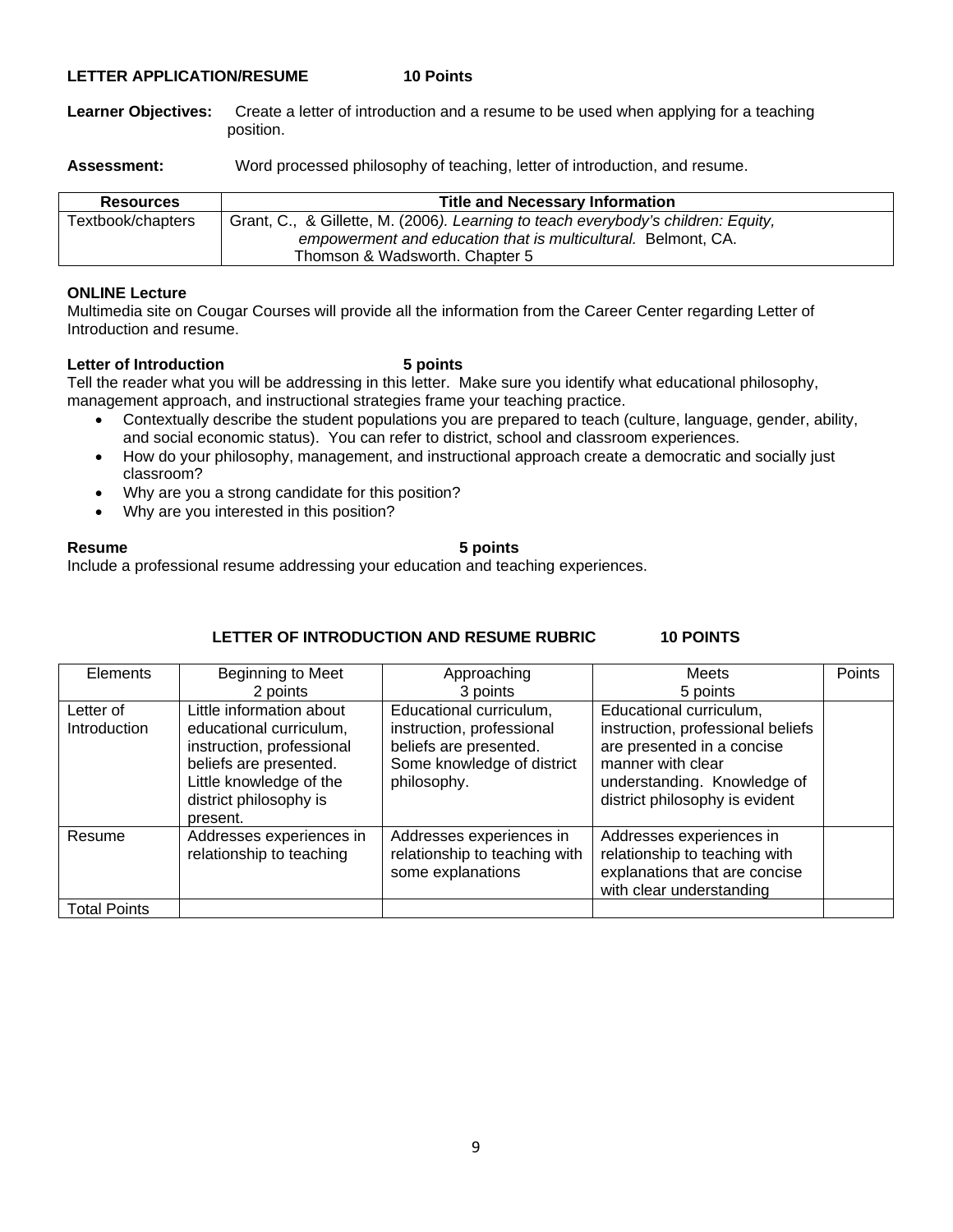# **The IEP Process 15 Points**

# **Lerner Objectives:**

- Knowledge of nondiscriminatory assessment processes for making a child eligible for special education, and the teacher's role in developing IEP's.
- To gain insight and understanding of the roles and responsibilities of the regular education teacher in the IEP process.

## **Assessment:** Students apply their knowledge of nondiscriminatory assessment, processes for appropriate placement of a child eligible for special education, and the teacher's role in developing IEPs by attending an IEP meeting to determine:

- Knowledge of the IEP forms and the format of the meeting
- Knowledge of the steps that lead up to an IEP (RTI, SST, and 504)
- Team's communication and parent's role in appropriate problem solving and solutions. Identifying the related services for the child to meet his/her needs.
- Evaluating the assessment process in their school relative to each assessment team member responsibilities, identification of your learning about the school's assessment processes and identification of parent's understanding. Suggestions for improvement if appropriate.
- Evaluation of an IEP meeting in terms of team communication, creative problem solving, and family centeredness.
- Evaluation of the classroom teacher's role in this process
- Any improvements in the process observed, based on what was learned in class

| <b>Resources</b>      | <b>Title and Necessary Information</b>                                                                                                                                                                                                                                                                                                                                                                                                                                                        |
|-----------------------|-----------------------------------------------------------------------------------------------------------------------------------------------------------------------------------------------------------------------------------------------------------------------------------------------------------------------------------------------------------------------------------------------------------------------------------------------------------------------------------------------|
| Textbook/chapters     | Turnbull A., Turnbull, R. & Wehmeyer, M.L. (9010). Exceptional lives: Special<br><i>Education in today's schools, <math>7th</math> ed.)</i> Upper Saddle River, New Jersey:<br>Pearson, Merrill Prentice Hall.<br>Villa, R.A. & thousand, J.S. (1995). Creating an inclusive school. Alexandria, VA:<br>Association for Supervision and Curriculum Development.<br>Chapters: 1,2,3,4, & 7<br>Gable, R.A. and Hendrickson, J.M. (2000). Teaching all the students: A mandate<br>for educators. |
| <b>Internet Sites</b> | www.dssc.org/frc/frcl.htm<br>This Federal Resource Center for Special Education site provides general information about<br>and news pertaining to special education as well as special technical assistance<br>information.<br>www.ed.gov/offices/OSERS/IDEA<br>This OSERS IDEA Home Page site provides a detailed explanation of IDEA.                                                                                                                                                       |
|                       | www.pitsco.com/pitsco/specialed.html<br>This Pitsco's Launch site to special education resources links you to many useful special<br>education and disability related sites.<br>www.hood.edu/seri/serihome.htm<br>This Special Education Resources on the Internet site is a collection of internet-accessible<br>information resources of interest to those involved in fields related to special education.                                                                                 |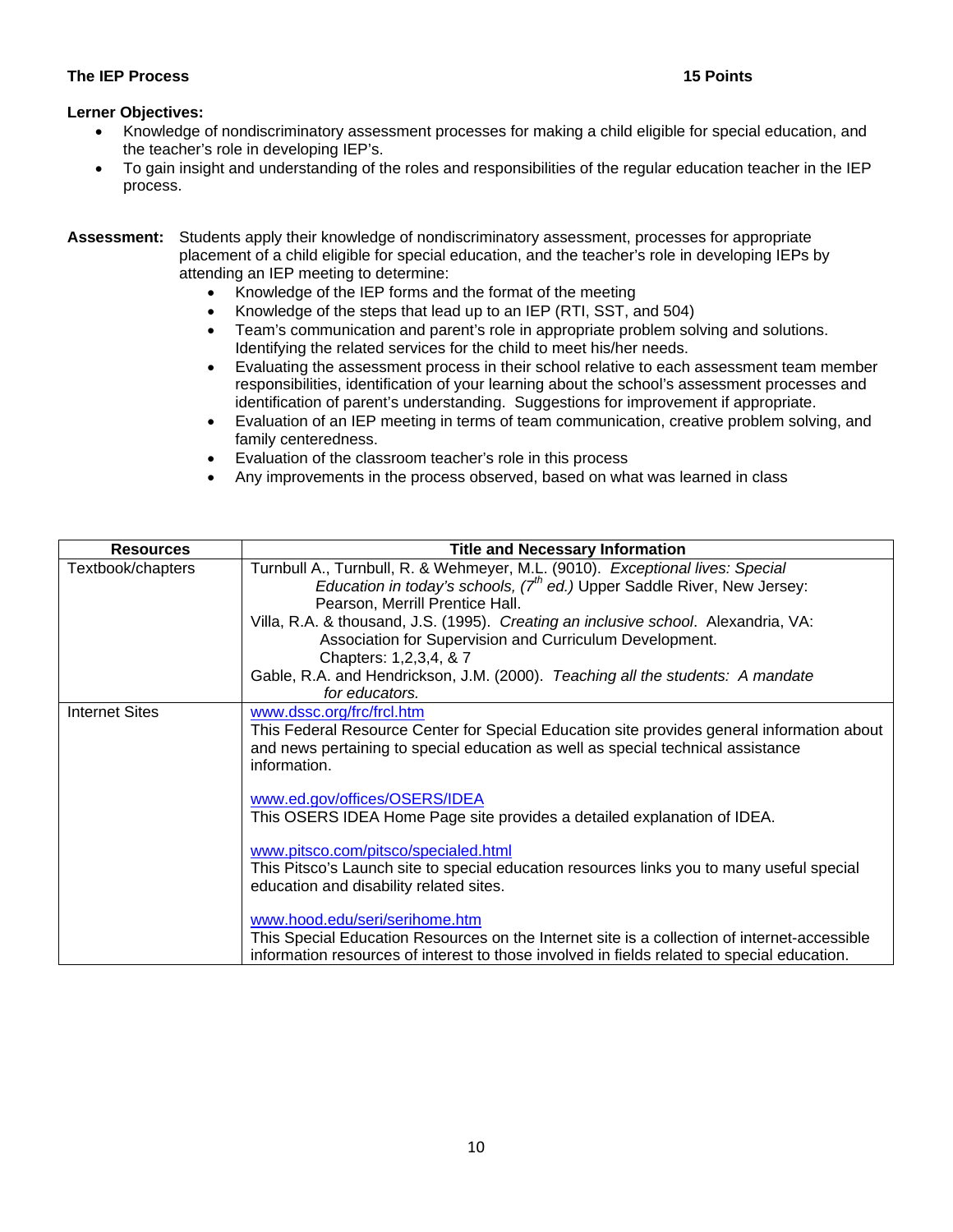# **Task Guidelines for the IEP Process**

Today's teachers will have students with identifiable disabilities in their classrooms. When the Student Study Team (SST) process is not satisfactory, participation in a 504 is not assisting the student, a recommendation for the development of an Individual Education Program (IEP) may be the next step.

When interviewing and observing IEP, the following should be addressed when writing your **5 page paper**:

- **1.** Demonstration of your knowledge of the process from RTI to an IEP. Based on the knowledge of the on-line lecture and your discussion with the classroom teacher how do they differ and how are they similar?
- observed. Explanation of the type of IEP you attended and how it is similar to what you **2.** Demonstration of your knowledge of the student's disability and what type of IEP you learned on from the on-line lecture or how it differed.
	- **3.** Who are all of the special education and related service personnel who were called upon for support in the school and in the school district? How are they different from the class information?
	- **4.** How does the school staff ensure that students receive nondiscriminatory evaluations and appropriate educational experiences?
	- **5**. Does the school's specific IEP meeting format address the following:
		- **Breadth of Assessment** 
			- More than one test must be used as the basis of evaluation Assess all areas related to the suspected disability
		- **Administration of Assessment**

Select and administer nondiscriminatory racial and ethnic assessments Use trained personnel to administer assessments

# **Timing of Assessment**

Nondiscriminatory evaluation must occur before initial placement into or out of special education

Reevaluation occurs every three years or more frequently, if conditions warrant or parents/guardians, or teacher request.

**Parental/Guardian notification and consent** 

Parents/guardians must be fully informed and consent to having their child assessed

Consent for evaluation is not consent for placement into special education; separate consent is required for placement.

- **Interpretation of assessment results must consider a variety of sources**.
- **6**. What does the school's specific IEP look like? Does it include and/or address the following:
	- The student's present level of education performance, including how the disability affects the educational experience
	- Measurable annual goals and short-term objectives
	- The special education accommodations, related services, and other ways support will be provided to ensure the student's success
	- The extent to which the student will participate with students who do not have disabilities, in the general education classroom and extracurricular activities.
	- Individual modifications if the student participates in standardized assessments, and explanations for when the student does not participate in such assessments.
	- The projected start date, frequency, location, and duration of services and modifications.
	- Brief discussion of how the student's progress towards annual goals will be assessed.
- **7.** Reflection on how the actual IEP differs from the on-line lecture as well as the forms used.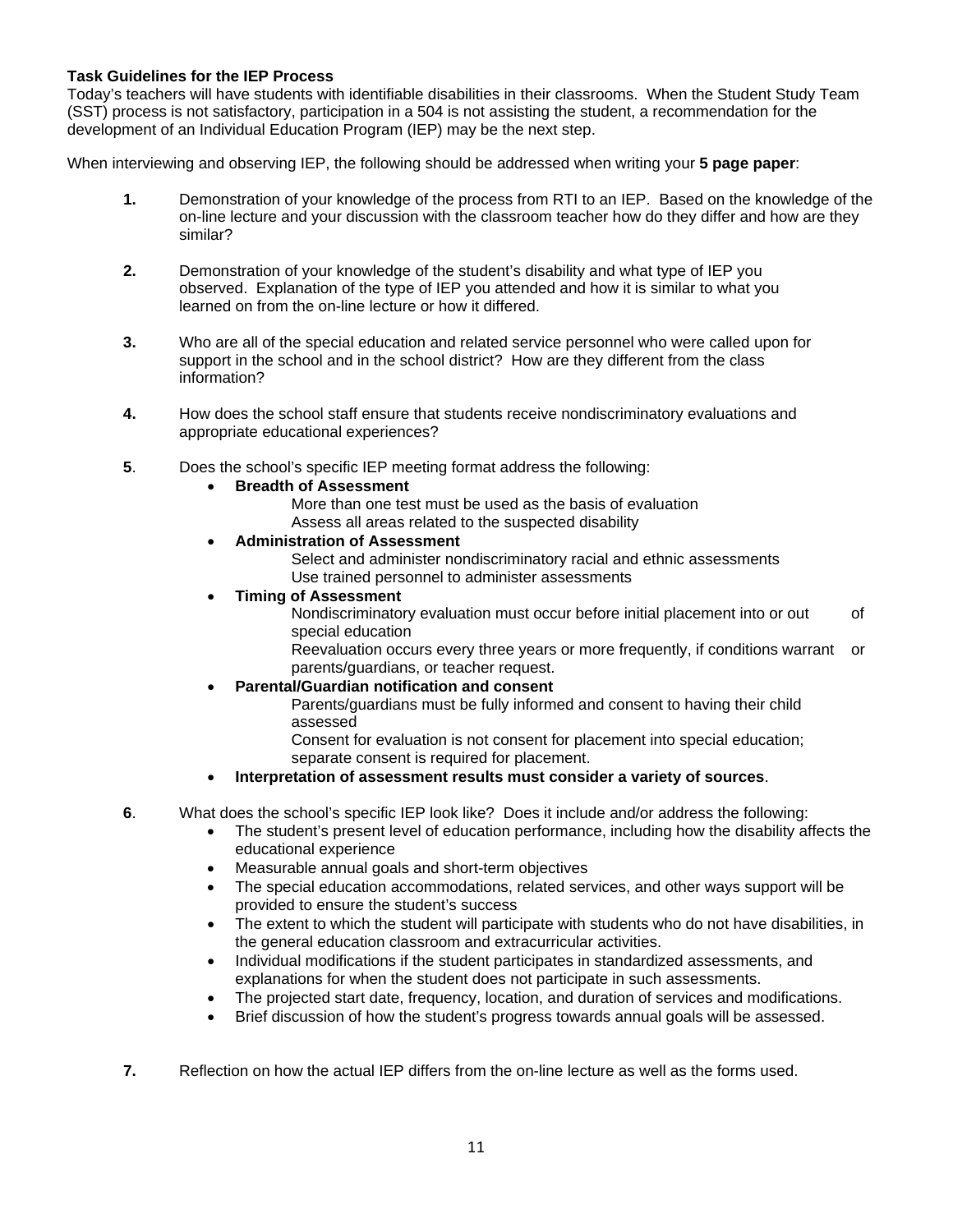| <b>Elements</b>         | <b>Beginning to Meet</b>        | Approaching                 | <b>Meets</b>               | <b>Points</b> |
|-------------------------|---------------------------------|-----------------------------|----------------------------|---------------|
|                         | 2 Points                        | 3 Points                    | <b>5 Points</b>            |               |
| <b>Understanding</b>    | Has some understanding of       | Understands the process as  | Understands the process    |               |
| of the IEP Process      | the process in relationship to  | observed but is missing     | in relationship to the on- |               |
|                         | the on-line lecture. Identifies | some of the on-line lecture | line lecture. Clearly      |               |
|                         | the members of the team         | knowledge. Knows the roles  | defines the roles and      |               |
|                         | and what they contributed to    | and responsibilities of the | responsibilities of each   |               |
|                         | the team. Little reflection on  | team members. Some          | member of the team and     |               |
|                         | the effectiveness and           | reflection on the           | reflects on their          |               |
|                         | improvement based on            | effectiveness and some      | effectiveness. Defends     |               |
|                         | student needs.                  | improvement based on        | suggestions for            |               |
|                         |                                 | student needs.              | improvement based on       |               |
|                         |                                 |                             | student needs.             |               |
| <b>Understanding</b>    | Not clear about the             | Some understanding of the   | Clear understanding of the |               |
| <b>Assessment</b>       | assessment process as it        | assessment used during the  | roles of assessment for    |               |
|                         | relates to qualifying for       | IEP meeting. Some           | qualification based on the |               |
|                         | services.                       | understanding of the        | handicapping condition.    |               |
|                         |                                 | assessments as they relate  | Makes strong connections   |               |
|                         |                                 | to qualifying for services. | between assessment and     |               |
|                         |                                 |                             | qualifying for services.   |               |
| <b>General</b>          | Identifies the role of the      | Explains the general        | Identifies, reflects, and  |               |
| <b>Education</b>        | general education teacher       | education teacher's role in | evaluates the general      |               |
| <b>Teacher</b>          | without providing reflection    | the meeting with some       | education teacher's role   |               |
| <b>Responsibilities</b> | of their contributions.         | reflection and evaluation.  | and contributions during   |               |
|                         |                                 |                             | the meeting in assisting   |               |
|                         |                                 |                             | the child and team in      |               |
|                         |                                 |                             | making appropriate         |               |
|                         |                                 |                             | decision.                  |               |
| <b>Parent</b>           | Understands the role of the     | Understands the role of the | Has a clear understanding  |               |
| <b>Involvement</b>      | parent with little reflection   | parent with some reflection | of the parent's role by    |               |
|                         | and analysis on ways to         | on ways to improve parent   | assessing and reflecting   |               |
|                         | improve parent involvement      | involvement.                | on the parent involvement. |               |
|                         |                                 |                             | Able to provide            |               |
|                         |                                 |                             | constructive analysis of   |               |
|                         |                                 |                             | improvement of the parent  |               |
|                         |                                 |                             | involvement.               |               |
| <b>Total Points</b>     |                                 |                             |                            |               |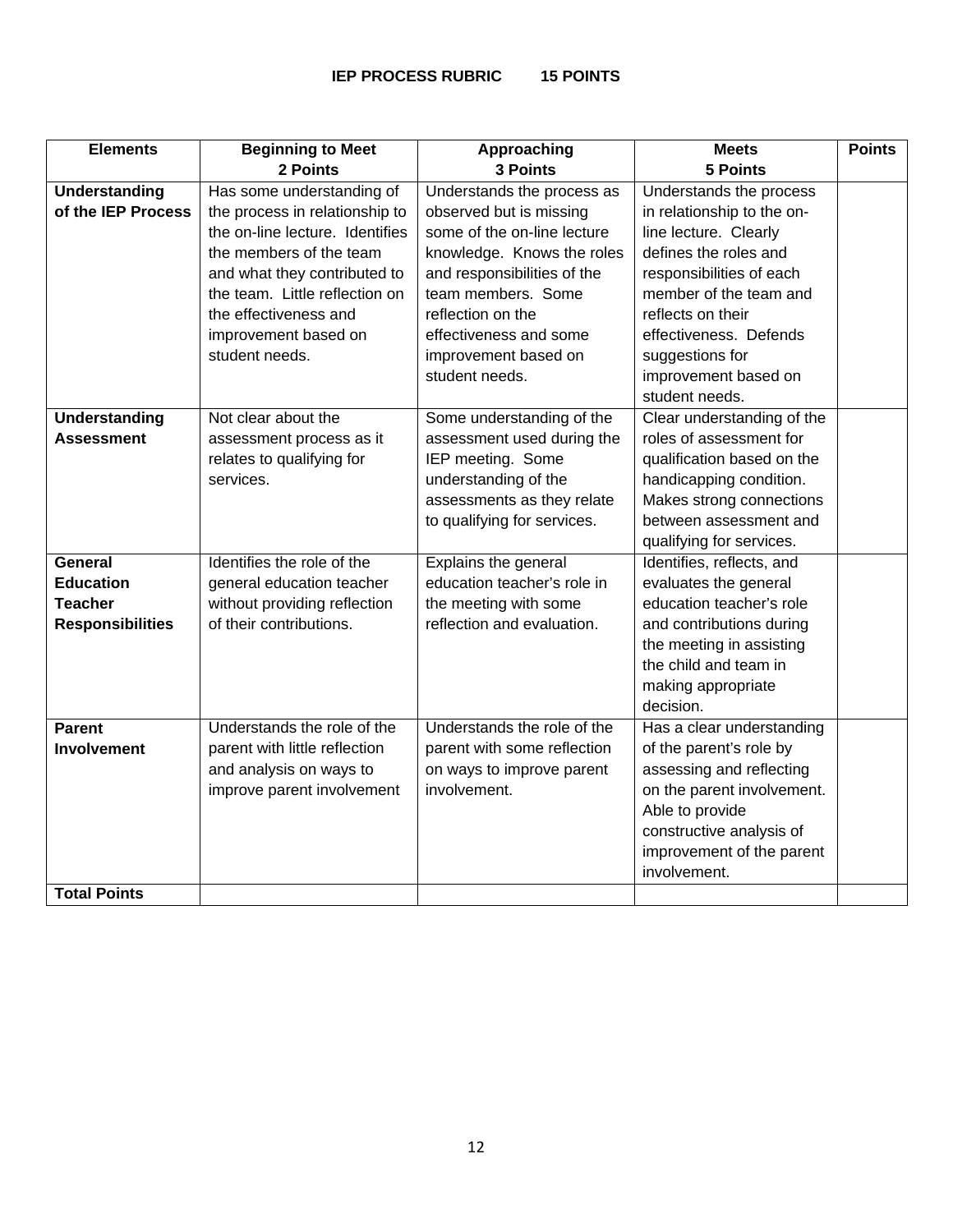|  | <b>Chapter Presentation (matrix)</b> |  |
|--|--------------------------------------|--|
|--|--------------------------------------|--|

**15 Points** 

**Learning Objectives:** Through lesson preparation and presentation determine the most important parts of the chapters to complete the special education matrix information.

Assessment: Working in a small group you will be assigned one of the chapters to present to the class. Your group can break down the material in any form to teach the class the information that is necessary to complete the matrix. You will present a media presentation that be viewed by the class.

| <b>Resources</b>  | <b>Title and Necessary Information</b>                                                                                                                                                          |
|-------------------|-------------------------------------------------------------------------------------------------------------------------------------------------------------------------------------------------|
| Textbook/chapters | Turnbull A., Turnbull, R. & Wehmeyer, M.L. (9010). Exceptional lives: Special<br>Education in today's schools, $7^{th}$ ed.) Upper Saddle River, New Jersey:<br>Pearson, Merrill Prentice Hall. |

**Prerequisite Skills:** Working together your group will design a lesson to present to the class. You will teach the text material as well as additional research you have done to complete the matrix.

# **Presentation of the Chapter Guidelines:**

 $\bullet$ 

- The presentation will be 20-30 minutes in duration and include use of technology such as power point, iMovie, Windows Movie Maker, podcast or lecshare pro.
- When presenting do not read from the Power Point if you are using one. This presentation should be like teaching a class where you continually engage your audience. Review appropriate ways in which to use Power Point and other resources from your technology class.
- http://lynx.csusm.edu/mediasiterequest/ You will use the Mediasite Center in the library to tape your presentation for the class to view on the day your presentation is due. To sign up for using the Media site Center fill out the media site request form

|                      | <b>CHAPTER PRESENTATION RUBRIC</b><br><b>15 POINTS</b> |                                            |               |  |  |  |
|----------------------|--------------------------------------------------------|--------------------------------------------|---------------|--|--|--|
| <b>Elements</b>      | <b>Beginning to Meet</b>                               | <b>Meets</b>                               | <b>Points</b> |  |  |  |
|                      | 1 Point                                                | 3 Points                                   |               |  |  |  |
| Use of               | Technology has some relevance to the                   | All technology used is directly related to |               |  |  |  |
| <b>Technology</b>    | presentation but is not used to assist                 | the presentation and used as a visual      |               |  |  |  |
|                      | visual learners                                        |                                            |               |  |  |  |
| <b>Keeps the</b>     | Little engagement with the class to assist             | Presentation is positive and engages       |               |  |  |  |
| audience             | with their learning                                    | the class with understanding of the        |               |  |  |  |
| engaged              |                                                        | selected chapter.                          |               |  |  |  |
| Understands the      | Reads from notes and is unsure of the                  | Able to teach the material with            |               |  |  |  |
| material             | information being presented                            | confidence and knowledge using the         |               |  |  |  |
| presented            |                                                        | tools the media center offers.             |               |  |  |  |
| <b>Instructional</b> | Presentation of material is not engaging               | Teaches with enthusiasm and engages        |               |  |  |  |
| <b>Strategies</b>    | with reference to notes                                | the student in learning                    |               |  |  |  |
| <b>Individual</b>    | Does not demonstrate equal participation               | Equal participation from all member of     |               |  |  |  |
| <b>Presentation</b>  | during the presentation                                | the group during the presentation          |               |  |  |  |
| <b>Total Points</b>  |                                                        |                                            |               |  |  |  |

# **CHAPTER PRESENTATION RUBRIC 15 POINTS**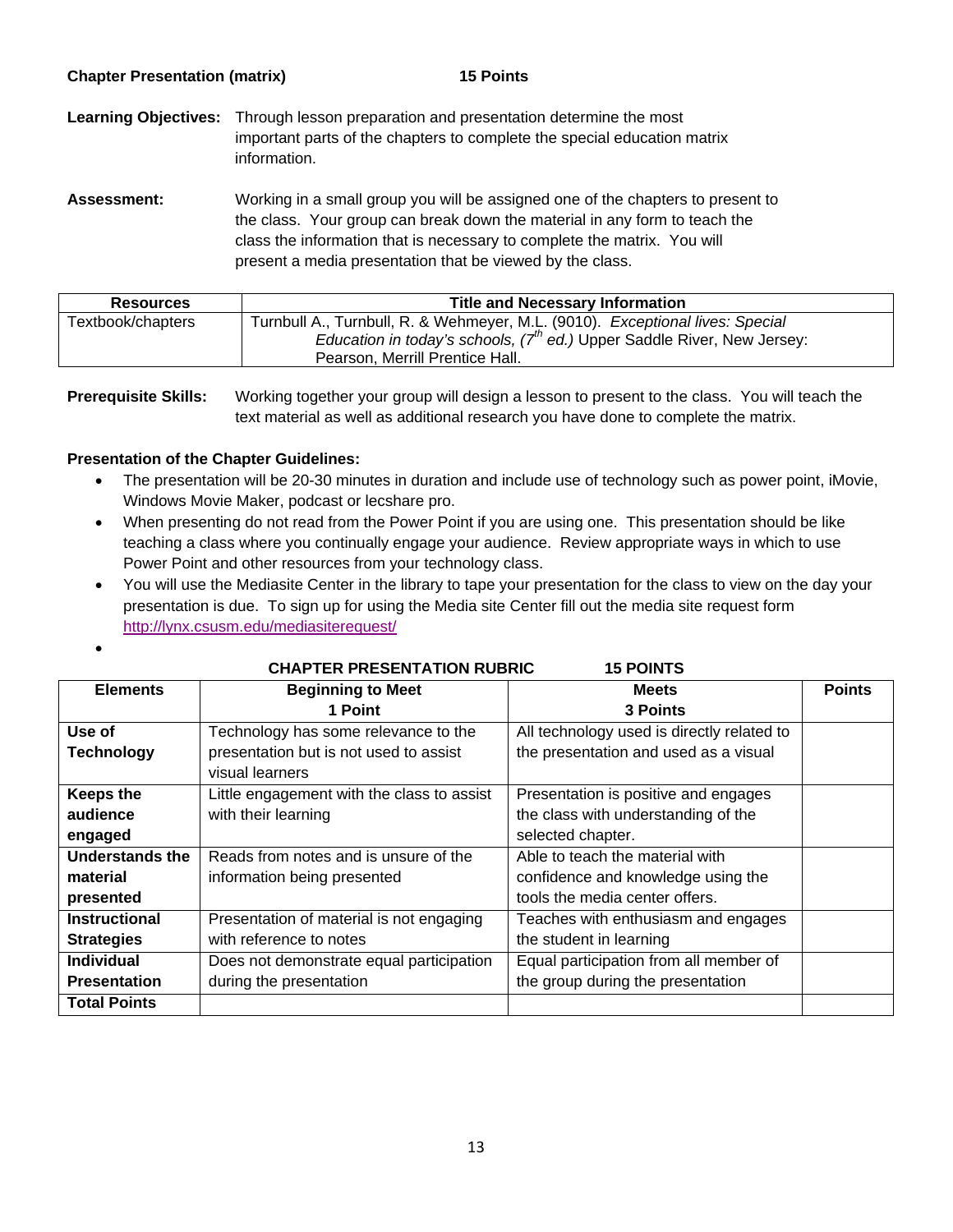| <b>Chapter Discussion</b>   | 22 Points                                                                                                                                                                                                                                                                                                                                                                                   |
|-----------------------------|---------------------------------------------------------------------------------------------------------------------------------------------------------------------------------------------------------------------------------------------------------------------------------------------------------------------------------------------------------------------------------------------|
| <b>Learning Objectives:</b> | Each student will be responsible for contributing to an on-line discussion using<br>the discussion board on Cougar Course. Each chapter that is presented will be<br>followed with an on-line discussion board for 3 days after the chapter has been<br>presented.                                                                                                                          |
| <b>Assessment:</b>          | Each student will receive two points for each chapter in accordance with the<br>rubric for on-line discussions. NO EMAILS will be accepted as part of the<br>discussion. The topic thread for each chapter will be a reflective statement<br>about your learning of this disability and//or concerns and how you see<br>yourself working with a student in your class with this disability. |

# **CHAPTER DISCUSSIONS RUBRIC**

| <b>Element</b>           | <b>Does Not Meet</b>                                                                                                                                                                                                                                                                                              | <b>Meets</b>                                                                                                                                                                                                                                                                                                                     |  |
|--------------------------|-------------------------------------------------------------------------------------------------------------------------------------------------------------------------------------------------------------------------------------------------------------------------------------------------------------------|----------------------------------------------------------------------------------------------------------------------------------------------------------------------------------------------------------------------------------------------------------------------------------------------------------------------------------|--|
|                          | 1 Point per Chapter                                                                                                                                                                                                                                                                                               | 2 Points per Chapter                                                                                                                                                                                                                                                                                                             |  |
| Response to topic thread | The reflective response to the topic thread does<br>not demonstrate understanding of the disability<br>presented and/or concerns. There is little<br>connection between the knowledge of the<br>disability and the instruction and learning goals of<br>the abilities of the child. NO posting of topic<br>thread | The reflective response to the topic<br>thread clearly demonstrates the<br>understanding of the disability<br>presented and/or concerns. The<br>knowledge of the disability is used to<br>demonstrate how the child's<br>curriculum and instruction will be<br>changed to meet the learning goals<br>and abilities of the child. |  |

| <b>Summary of Chapter</b> | 8 Points                                                                                                                                                                                                                                                                                                                                                                                                                                                                                 |
|---------------------------|------------------------------------------------------------------------------------------------------------------------------------------------------------------------------------------------------------------------------------------------------------------------------------------------------------------------------------------------------------------------------------------------------------------------------------------------------------------------------------------|
|                           | Learning Objectives: Each student presenting the chapter will review all students' postings and write<br>a one page summary statement of the class understandings and/or<br>misunderstandings of the disability they presented. This one page summary<br>will be shared with the class through Cougar Courses. Share curriculum,<br>strategies and concerns of the class about working with students with this<br>disability. This summary will be posted 5 days after the presentation. |
| <b>Assessment:</b>        | The one page summary will be collaboratively written by the students that<br>presented the chapter. The summary will be graded according to the                                                                                                                                                                                                                                                                                                                                          |

# **SUMMARY OF CHAPTER RUBRIC 8 POINTS**

| Element                                                        | Does not Meet | Approaching                                                                                                                                                                       | Meets                                                                                                                                                                                                                        |
|----------------------------------------------------------------|---------------|-----------------------------------------------------------------------------------------------------------------------------------------------------------------------------------|------------------------------------------------------------------------------------------------------------------------------------------------------------------------------------------------------------------------------|
|                                                                | 0 Points      | $1 - 2$ Points                                                                                                                                                                    | $3 - 6$ Points                                                                                                                                                                                                               |
| Summary<br>statement by<br>each<br>presenter of<br>the chapter | NO summary    | Not all responses of the class were<br>considered in the summary. Vague<br>ideas about curriculum, strategies and<br>concerns about working with a child with<br>this disability. | All responses were read and common<br>threads were expressed in the<br>summary. The summary provides the<br>class with clear ideas for curriculum,<br>strategies, and concerns working with<br>a child with this disability. |

rubric. This will be submitted on the discussion board of Cougar Courses.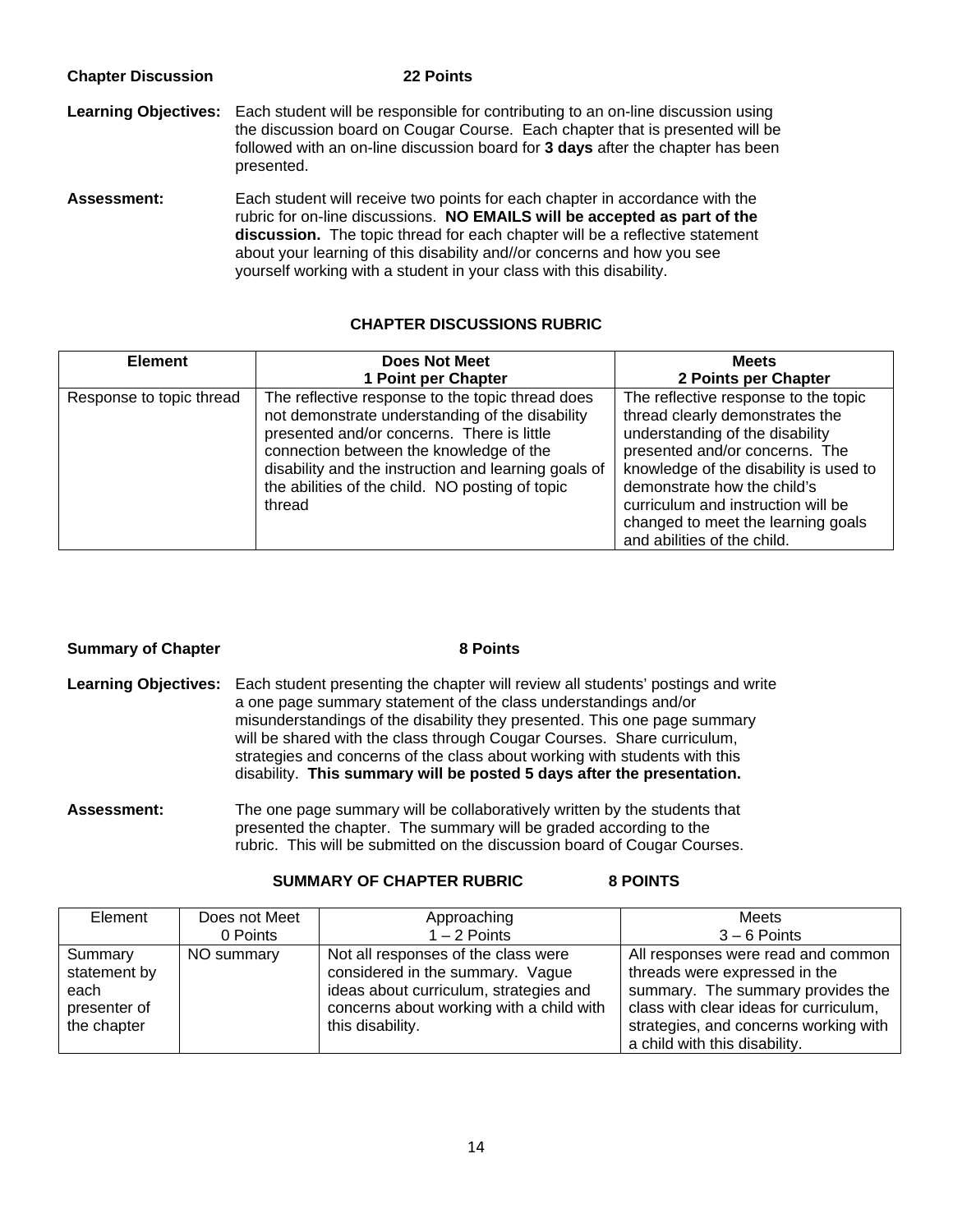| <b>Exceptionality Matrix</b> | <b>10 Points</b>                                                                                                                                                                                                       |
|------------------------------|------------------------------------------------------------------------------------------------------------------------------------------------------------------------------------------------------------------------|
| <b>Learner Objectives:</b>   | Knowledge of U.S. special education disability categories, accompanying learner<br>characteristics, and needed supports for success in general education.                                                              |
| <b>Assessment:</b>           | Students apply their knowledge of nondiscriminatory assessment, processes for making a<br>child eligible for special education, and the teacher's role in developing IEPs by creating a<br>matrix of exceptionalities. |
| <b>Resources</b>             | <b>Title and Necessary Information</b>                                                                                                                                                                                 |
| Textbook/chapters            | Turnbull A., Turnbull, R. & Wehmeyer, M.L. (9010). Exceptional lives: Special                                                                                                                                          |
|                              | Education in today's schools, $7th$ ed.) Upper Saddle River, New Jersey:                                                                                                                                               |
|                              | Pearson, Merrill Prentice Hall.                                                                                                                                                                                        |
| Internet sites               | Information regarding IDEA and 13 handicapping conditions                                                                                                                                                              |

# **Task Guidelines for the Disability Matrix**

- Students will work in small groups to apply their knowledge of the categories of disability recognized by the Individuals with Disabilities Education Act (IDEA).
- Create a graphic organizer of the thirteen (13) special education disability categories. Your table must take the form of a word-processed table that clearly illustrates each of the following seven dimensions: This can be submitted as a class project with each group contributing, or by individual students. Using the Matrix that is on Cougar Courses you and your group (partner) will be responsible for completing each section tht is not completed and supply additional information to the categories that are completed.
	- o The name of the handicapping condition
	- $\circ$  A brief description of the learning and/or social behaviors associated with the disability
	- $\circ$  One assessment appropriate to use to determine the presence or degree of the disability
	- o One appropriate adaptation/modification in **curriculum, materials, goals (content)**
	- o One appropriate adaptation/modification in **classroom environment (process)**
	- o One appropriate adaptation/modification in **teaching practices (process**)
	- o One appropriate adaptation/modification in **assessments required of the student (product)**

## **13 Disability Categories IDEA:**

- Learning Disabilities
- Communication Disorders
- **Emotional or Behavioral Disorders**
- Attention Deficit/Hyperactivity Disorder
- Intellectual Disabilities
- Severe and Multiple Disabilities
- Autism
- Physical Disabilities
- Other Health Impairments
- Traumatic Brain Injury
- Hearing Loss
- Visual Impairment
- The addition of Gifted and Talented will also be a category

## **Exceptionality Characteristics Matrix Expectations**

| <b>Element</b>                              | <b>Expectations</b>                                                           |  |
|---------------------------------------------|-------------------------------------------------------------------------------|--|
| <b>Description of Disability categories</b> | Detailed description of characteristics, incidence and educational            |  |
| under <b>IDEA</b>                           | implications for each of the 13 categories                                    |  |
| <b>Assessment</b>                           | Detailed description of formal and informal assessment procedures used        |  |
|                                             | to determine presence/degree of disability.                                   |  |
| <b>Curriculum Modification</b>              | Modifications in content (curriculum, materials or goals) for each disability |  |
|                                             | named                                                                         |  |
| <b>Classroom Environment Modification</b>   | Modifications in classroom environment for each disability named              |  |
| <b>Process modification</b>                 | Modifications in teaching practice/process assessment for each disability     |  |
|                                             | named                                                                         |  |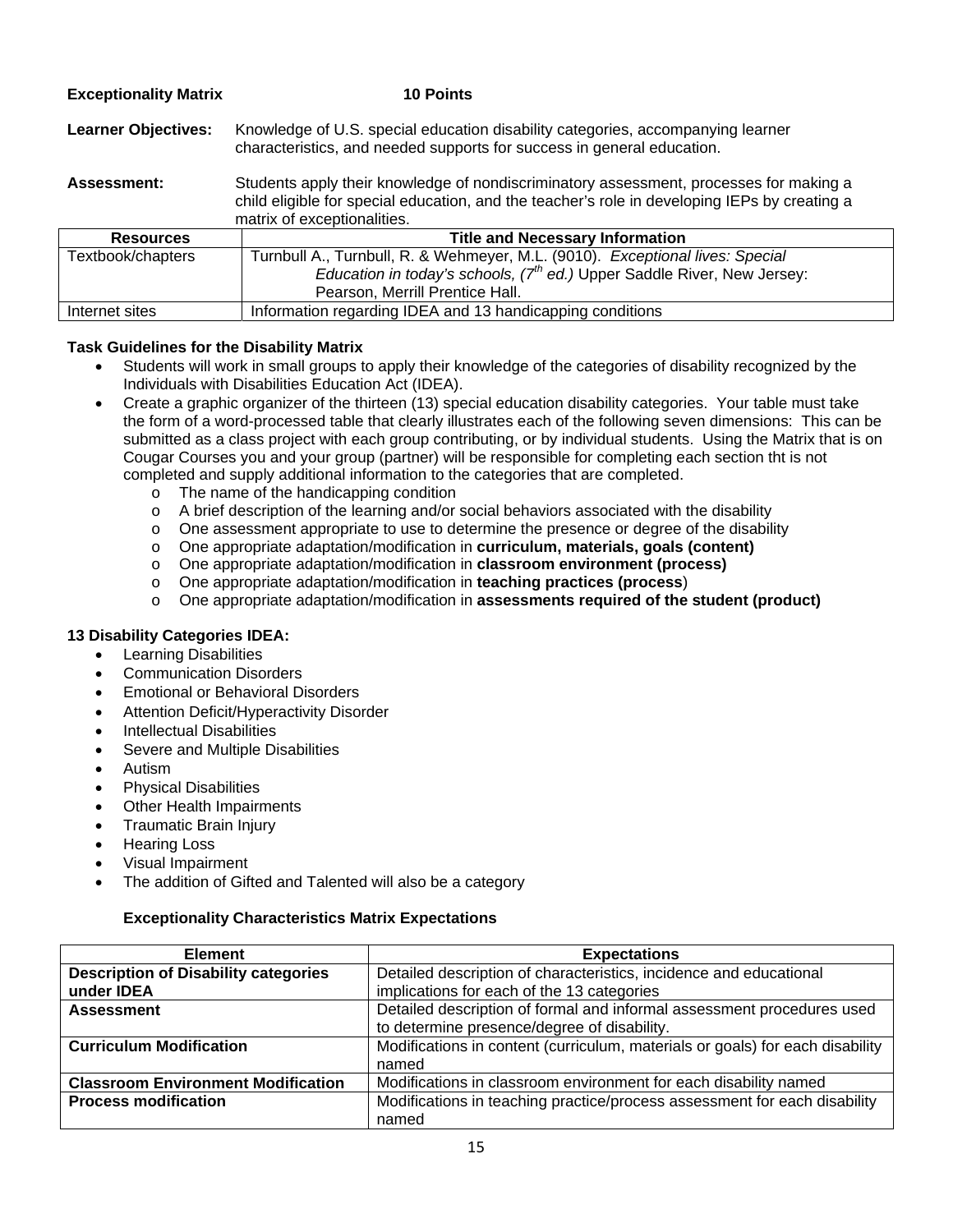**DISABILITY MATRIX RUBRIC 10 POINTS**  Assessment Modification **Modification Modification** in learning product assessment for each disability named

| <b>Elements</b>               | <b>Beginning to Meet</b>                 | <b>Meets</b>                               | <b>Points</b> |
|-------------------------------|------------------------------------------|--------------------------------------------|---------------|
|                               | 1 Point                                  | 2 Points                                   |               |
| <b>Description and</b>        | Identification of the characteristics of | Detailed description of the                |               |
| <b>Assessment</b>             | all 13 categories with named             | characteristics of all 13 categories with  |               |
|                               | assessment to determine degree of        | appropriate assessment to determine        |               |
|                               | disability                               | degree of disability                       |               |
| <b>Curriculum</b>             | Some curriculum and materials            | Appropriate curriculum, materials, and     |               |
| <b>Modification</b>           | identified with little modification to   | goals for each disability with specific    |               |
| (Content)                     | assist the students.                     | modifications to assist the students.      |               |
| <b>Classroom</b>              | Some classroom modifications to          | Appropriate classroom environment          |               |
| <b>Environment</b>            | assist the student                       | that assist any handicapping condition.    |               |
| <b>Modification</b>           |                                          |                                            |               |
| (Process)                     |                                          |                                            |               |
| <b>Teaching Practices</b>     | Little use of teaching practices that    | Appropriate teaching practices that        |               |
| <b>Modification</b>           | are aligned with the handicapping        | assist the handicapping condition. Use     |               |
| (Process)                     | condition. Assessments are not           | of appropriate assessments that            |               |
|                               | aligned with teaching practices.         | directly relate to the teaching practices. |               |
| <b>Assessment</b>             | Assessments are not directly related     | Assessments are modified and               |               |
| <b>Modification (Product)</b> | to the material and not modified to      | appropriately connected to the             |               |
|                               | meet the student's needs.                | materials taught.                          |               |
| <b>Total Points</b>           |                                          |                                            |               |

**If submitted as a class the rubric will be adjusted to determine the areas of the matrix that are required to complete plus additional information in the areas that are completed. Each group will be graded individually on the completion of the matrix.**